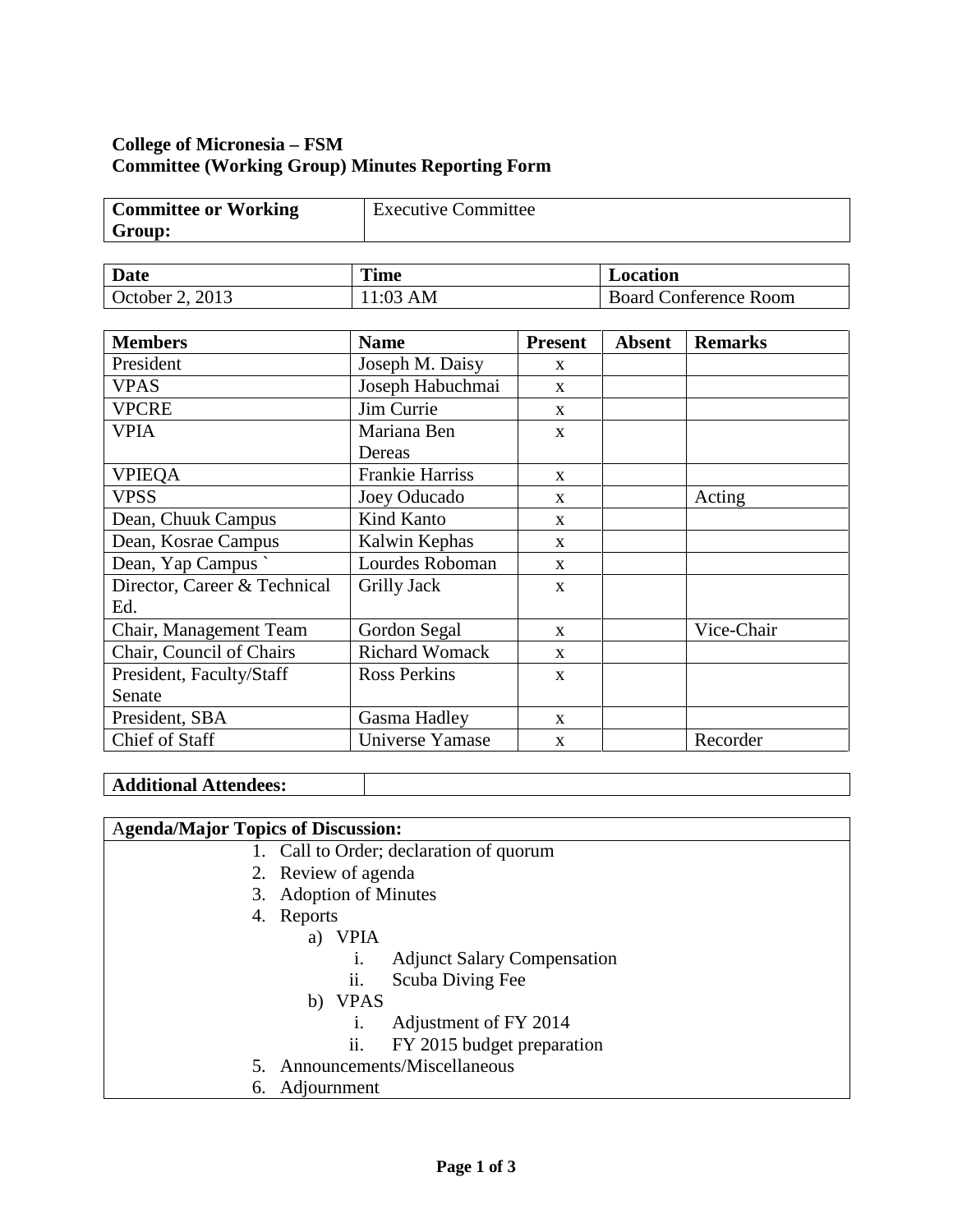## **Discussion of Agenda/Information Sharing:** President opened the meeting at 11:03 AM. 1. Call to order; declaration of quorum- Cleared 2. Review of Agenda-Cleared 3. Adoption of Minutes- Approved 4. Reports: a) VPIA i. Adjunct Salary Compensation: Board of Regents (BOR) approved adjunct salary, however, adjunct faculty are not satisfied due to a decrease in their compensation Approach: will create a working group with adjunct faculty and HR ii. Scuba Diving Fee: Business Office has not been charging students the scuba diving fee since Fall 2011. Fee is located in catalog. There has been an oversight of fee approval. Approach: Have BOR review and approve the scuba diving fee during the December 2, 2013 BOR Meeting in Chuuk State. b) VPAS i) & ii): Both FY 2014 and FY 2015 presented. Approach: PRC and FC will schedule a joint committee meeting with VPAS to discuss the FY 2014 and FY 2015 Budget as soon as possible 5. Announcements/ Miscellaneous-None

6. Adjournment- VPIEQA moved and VPIA seconded the meeting be adjourned. The meeting adjourned at 12:07pm.

# **Comments/Upcoming Meeting Date & Time/Etc.:**

Kosrae Dean: asks if special contracts can be utilized, but needs to discuss with VPAS.

## **Handouts/Documents Referenced:**

- EC October 2, 2013 Agenda
- EC September 18, 2013 Minutes

## **College Web Site Link:**

 $\blacksquare$ 

**Prepared by:** COS **Date Distributed:** October 2, 2013

# **Approval of Minutes Process & Responses:**

 $\blacksquare$